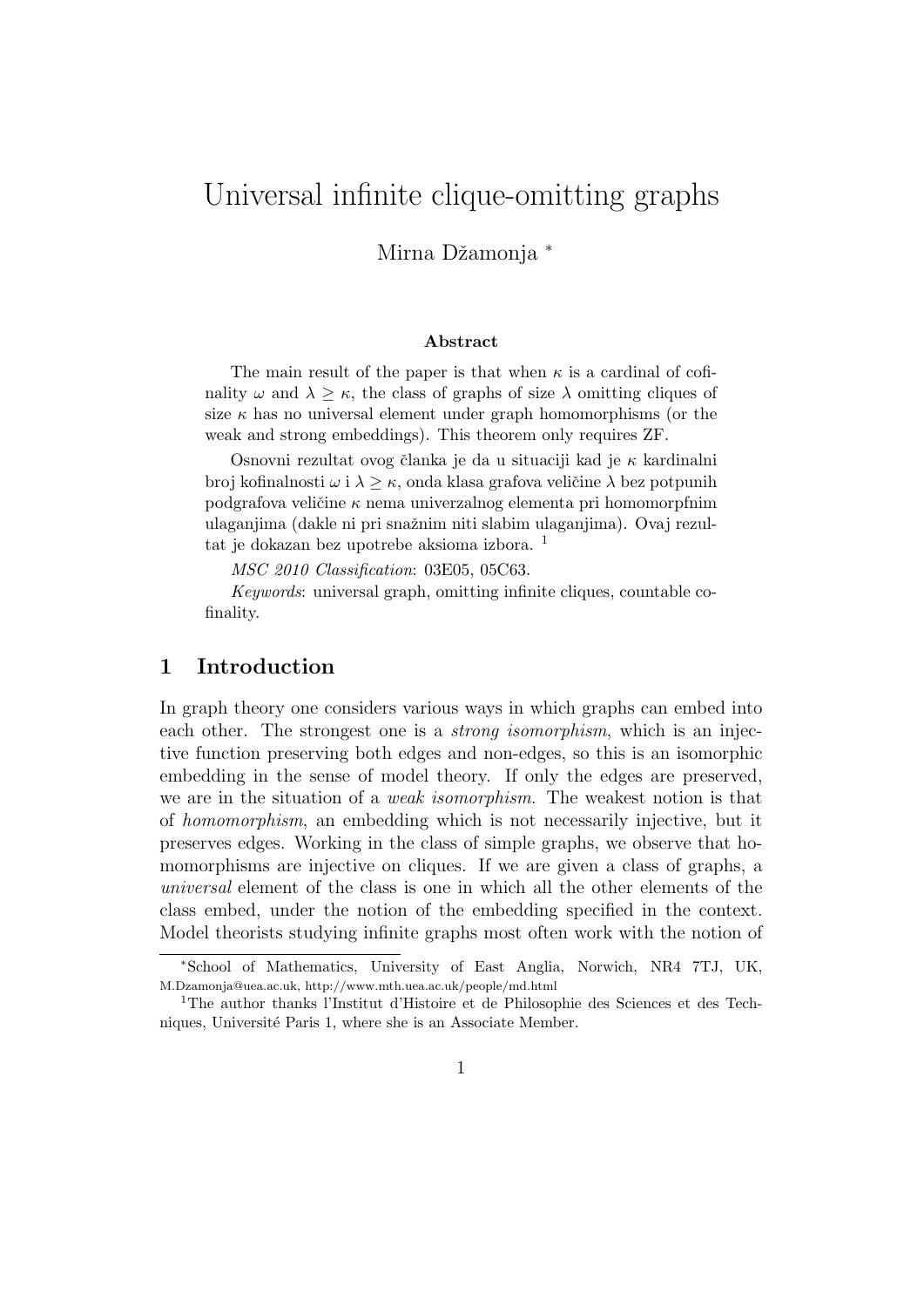strong embedding, but graph homomorphisms are a very well studied notion in the class of finite graphs, among other reasons because they are connected with the notion of a graphon, an uncountable combinatorial limit of finite graphs (see Lovasz's book [5] for more information).

Let  $\kappa \leq \lambda$  be cardinals. We shall work with graphs of size  $\lambda$  with no cliques of size κ. The class of such graphs will be denoted by  $\mathcal{K}_{\lambda,\kappa}$  and we shall be looking for a universal under graph homomorphisms element in that class. The existence of such an element depends on the choice of  $\lambda$  and  $\kappa$ , for example for  $\lambda = \aleph_0$  and  $\kappa$  finite the existence follows either vacuously or by the Fraïssé construction in model theory. Things get more complicated when  $\kappa$  is infinite. Komjáth and Shelah resolve the problem in [4] but only under the additional assumption of GCH (generalised continuum hypothesis):

**Theorem 1.1 (Komjáth-Shelah)** If GCH holds, then for infinite  $\kappa$  there is a universal element in  $K_{\lambda,\kappa}$  under strong (weak) embeddings iff the cofinality of  $\kappa$  is strictly larger than that of  $\lambda$ .

This theorem in particular implies that under the assumption of GCH, when  $\kappa$  is a cardinal of countable cofinality, there is no universal element in any  $\mathcal{K}_{\lambda,\kappa}$  under strong or weak embeddings. The main result of this paper is that neither the assumption of GCH nor of strong or weak embeddings is necessary, moreover, even the axiom of choice is unnecessary, as we exhibit a proof of the corresponding negative universality result under homomorphic embeddings and entirely within ZF (Theorem 2.1). We note, however, that our proof is very specific to the countable cofinality. In the positive direction, [4] gives a direct proof, for any infinite  $\kappa$ , but it is also easy to obtain a proof by using the generalised Fraïssé constructions as introduced by Jónsson in [2], modifying slightly the proof of Theorem 2.11 there.

Compared to the set-theoretic universes where GCH holds, on the opposite end of the spectrum are the models that are far from GCH. Such models were studied by Kojman in [3]. He proved, using a technique of adjacency graphs, the following results:

#### **Theorem 1.2 (Kojman)** Let  $\kappa$  be a cardinal  $> 3$ .

(1) Suppose that there is a cardinal  $\theta$  such that  $cf(2^{\theta}) \leq \lambda < 2^{\theta}$ . Then  $\mathcal{K}_{\lambda,\kappa}$ has no universal element under strong embeddings, and in fact the universality number of the class  $\mathcal{K}_{\lambda,\kappa}$  is larger than  $2^{\theta}$ .

(2) If there is a cardinal  $\theta$  such that  $\theta < \lambda < 2^{\theta}$  but  $cf(2^{\theta}) = \theta^+$ , then  $\mathcal{K}_{\lambda,\kappa}$  has no universal element under strong embeddings and moreover, the universality number of  $\mathcal{K}_{\lambda,\kappa}$  is at least  $2^{\theta^+}$ .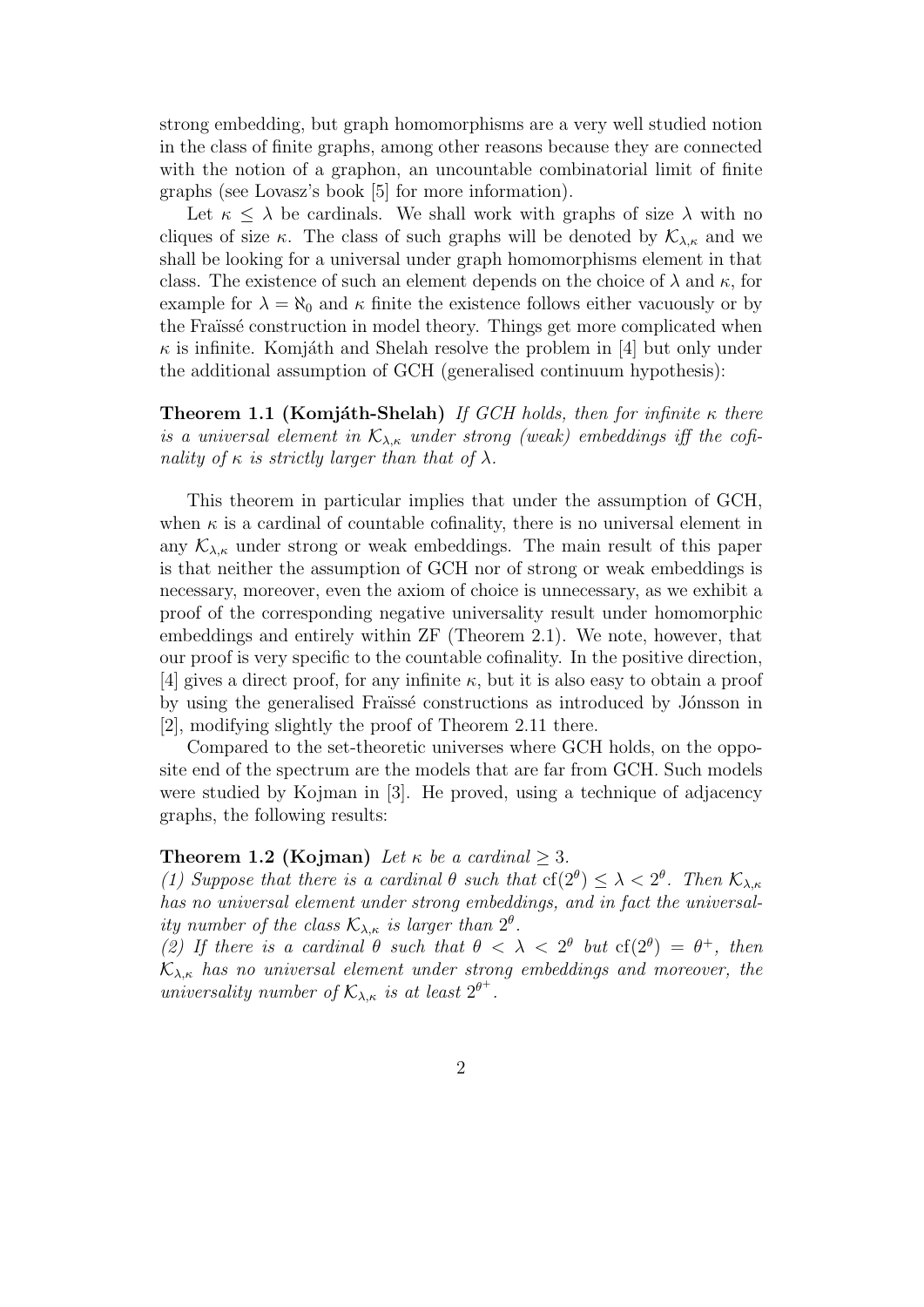### 2 When  $\kappa$  has countable cofinality

The *cofinality* cf( $\kappa$ ) of an infinite cardinal  $\kappa$  is defined as the smallest size of an unbounded subset of  $\kappa$  in the order given by considering  $\kappa$  as an ordinal. An infinite cardinal number  $\kappa$  is said to be *regular* if  $cf(\kappa) = \kappa$ , otherwise  $\kappa$ is said to be *singular*. It turns out that for  $\kappa$  of countable cofinality, ZFC or in fact just ZF is sufficient to give the full conclusion on the possibility of the existence of a universal model in any  $\mathcal{K}_{\lambda,\kappa}$ , which is always negative.

**Theorem 2.1** (ZF) Suppose that  $\kappa$  is a cardinal of cofinality  $\omega$  and  $\lambda > \kappa$ . Then  $\mathcal{K}_{\lambda,\kappa}$  does not have a universal element under graph homomorphisms (or the weak and strong embeddings).

**Proof.** Given a graph  $G \in K_{\lambda,\kappa}$ , we shall construct a graph  $H \in K_{\lambda,\kappa}$  such that  $H$  does not admit a homomorphism into  $G$ .

Let  $\langle \kappa_n : n < \omega \rangle$  be an increasing sequence of regular cardinals  $\geq 2$ converging to  $\kappa$  and let  $\langle A_n : n < \omega \rangle$  be a sequence of pairwise disjoint sets, each disjoint from G and such that  $|A_n| = \kappa_n$  for each n. Now define the graph H by letting its vertex set be that of G together with  $\bigcup_{n<\omega} A_n$ . The edges of H are those of G together with edges making each  $A_n$  a clique and edges connecting all the elements of any  $A_n$  with all the elements of G (but no edges are imposed between the elements of  $A_n$  and  $A_m$  for  $n \neq m$ ). We can easily verify that the size of H is  $\lambda$  and that no  $\kappa$ -clique is added, hence H still does not have any  $\kappa$ -cliques. Suppose for a contradiction that f is a homomorphism from H to G. For  $1 \leq k < \omega$ , let  $f^k$  denote the composition of  $f$  with itself  $k$  times.

We claim that  $\bigcup_{n<\omega}f^{n+1}(A_n)$  is a clique in G of size  $\kappa$ , so a contradiction. To show this, it suffices to show that for each n the set  $\bigcup_{k\leq n} f^{k+1}(A_k)$  is a clique of size at least  $\kappa_n$ . Since graph homomorphisms are necessarily 1-1 on cliques<sup>2</sup>, it is clear that for every k the set  $f^{k+1}(A_k)$  has size  $\kappa_k$ , and it then suffices to show that  $\bigcup_{k\leq n} f^{k+1}(A_k)$  is actually a clique. For  $k=0$  this is easy as  $A_0$  is a clique of size  $\kappa_0$  and f preserves edges. At the stage  $n+1$ we have by the induction hypothesis that  $\bigcup_{k\leq n} f^{k+1}(A_k)$  is a clique and by the properties of a homomorphism that  $f^{n+2}(\bar{A}_{n+1})$  is a clique, so we need to show that every  $x \in \bigcup_{k \leq n} f^{k+1}(A_k)$  is connected with every  $y \in f^{n+2}(A_{n+1})$ . Let  $k \leq n+1$  be such that  $x \in f^{k+1}(A_k)$  and let  $x' \in A_k$  be such that  $x = f^{k+1}(x')$ . Let  $y' \in A_{n+1}$  be such that  $y = f^{n+2}(y')$ . Let  $y'' = f^{n-k+1}(y')$ and notice that since  $n - k + 1 \geq 1$ , we have that  $x' E_H y''$ . Applying  $f^{k+1}$ , we obtain that there is an edge in G between  $x = f^{k+1}(x')$  and  $y = f^{k+1}(y'')$ , as required.  $\bigstar_{2.1}$ 

<sup>2</sup>no vertex is edge-connected with itself